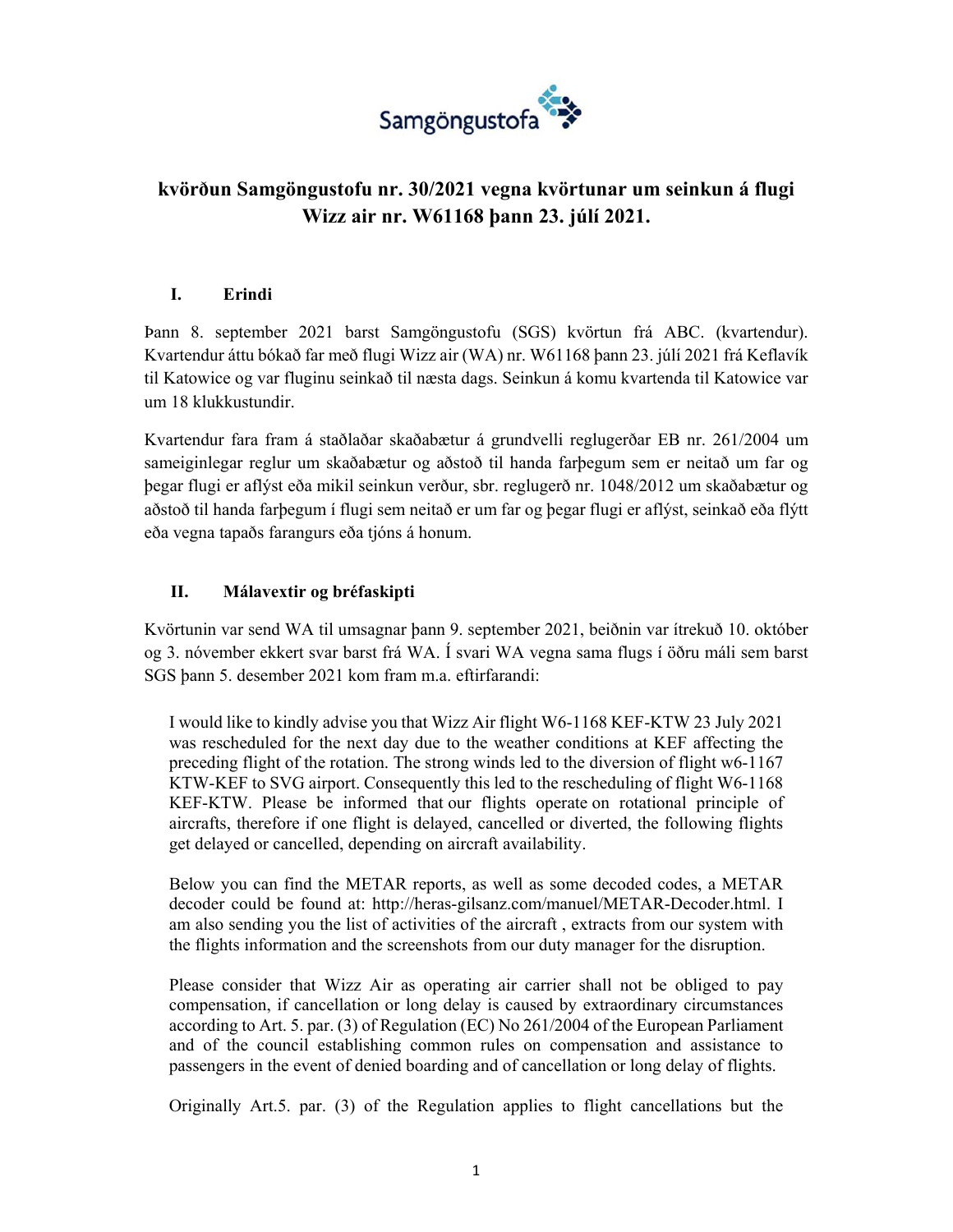European Court of Justice in its judgments concerning compensations for long delays of flights extended the application of Art.5. par. (3), stating that the airline shall not pay compensation for long delays, if even if all reasonable measures had been taken. (the most recent relevant judgment of the court was delivered on 23th October 2012 in joined cases C-581/10 and C-629/10).

In conclusion, we believe that no further compensation is due having in mind that flight delay was caused by extraordinary circumstances which could not have been avoided even if all reasonable measures had been taken, namely circumstances beyond the actual control of Wizz Air.

Please also note that in accordance with our general, uniform procedures for Ground Handlers, in case of disruptions, the passengers receive printed leaflets with their rights and options available, which are available in more than 30 languages at all stations within our network. In case of operational cancellations, the rebooking option is also available online, as the customers can book an alternative flight after logging in, free of charge, in case they cannot queue at the Ticket Desk or contact the Call Center. The passengers boarded the flight on the booking.

Additionally, I would like to let you know that the passengers of this flight have been provided with a detailed information about their rights in accordance with Art.14 par(1) of Regulation (EC) No 261/2004, and were offered hotel accommodation. Attached you can find the signature forms. I would like to kindly inform you that we are willing to reimburse additional expenses, which the passengers had due to this situation but in a reasonable amount, and of course if we are provided with relevant receipts.

#### **III. Forsendur og niðurstaða Samgöngustofu**

Neytendur flugþjónustu eða aðrir sem hagsmuna hafa að gæta sem telja að flugrekandi, flytjandi, ferðaskrifstofa eða umboðsmaður framangreindra aðila hafi brotið gegn skyldum sínum samkvæmt lögum um loftferðir nr. 60/1998 eða reglugerðum settum á grundvelli þeirra geta beint kvörtun til Samgöngustofu, sbr. 1. mgr. 126. gr. c. loftferðalaga. Stofnunin tekur málið til skoðunar í samræmi við ákvæði laganna og stjórnsýslulaga nr. 37/1993 og sker úr ágreiningi með ákvörðun, sbr. 3. mgr. 126. gr. c og 140. gr. loftferðalaga, ef hann verður ekki jafnaður með öðrum hætti. Sú ákvörðun er bindandi.

Um réttindi flugfarþega er fjallað í reglugerð EB nr. 261/2004 um sameiginlegar reglur um skaðabætur og aðstoð til handa farþegum sem neitað er um far og þegar flugi er aflýst eða mikil seinkun verður, sem var innleidd hér á landi með reglugerð nr. 1048/2012. Samkvæmt 3. gr. reglugerðar nr. 1048/2012 er Samgöngustofa sá aðili sem ber ábyrgð á framkvæmd reglugerðarinnar samanber 16. gr. reglugerðar EB nr. 261/2004.

Um seinkun á flugi og þá aðstoð sem flugrekandi skal veita í slíkum tilvikum er fjallað um í 6. gr. reglugerðar EB nr. 261/2004. Þar kemur hins vegar ekki fram með skýrum hætti að flugrekandi skuli greiða bætur skv. 7. gr. reglugerðarinnar vegna tafa eða seinkunar eins og átt getur við þegar flugi er aflýst sbr. 5. gr. reglugerðarinnar. Með dómi Evrópudómstólsins frá 19. nóvember 2009, í sameinuðum málum C-402/07 og C-432/07, komst dómstóllinn að þeirri niðurstöðu að túlka bæri reglugerð EB nr. 261/2004 með þeim hætti að farþegar sem verða fyrir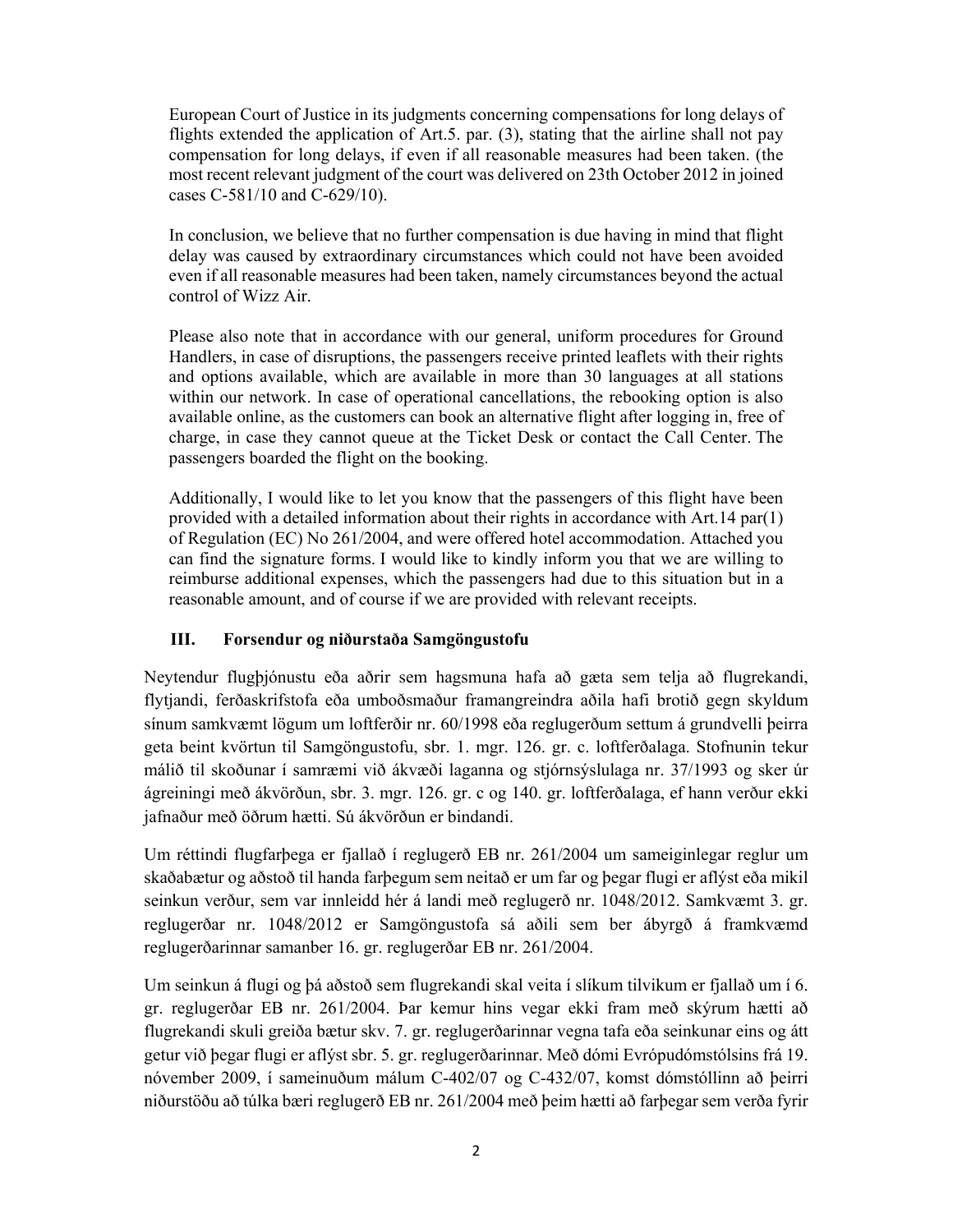seinkun á flugi sínu sbr. 6. gr. reglugerðarinnar, eigi að fá sömu meðferð og farþegar flugs sem er aflýst sbr. 5. gr.

Af þessu leiðir að allir farþegar sem verða fyrir þriggja tíma seinkun á flugi sínu eða meira, og koma á ákvörðunarstað þremur tímum seinna eða meira en upprunalega áætlun flugrekandans kvað á um, eiga rétt á bótum skv. 7. gr., nema flugrekandi geti sýnt fram á að töfin hafi verið vegna óviðráðanlegra aðstæðna sem ekki hefði verið hægt að afstýra jafnvel þótt gerðar hefðu verið allar nauðsynlegar ráðstafanir sbr. 3. mgr. 5. gr. reglugerðarinnar. Þetta dómafordæmi var staðfest með dómi Evrópudómstólsins í máli C-11/11 og hefur nú einnig verið lögfest með 6. gr. reglugerðar nr. 1048/2012.

Loftferðalög nr. 60/1998 og reglugerð EB nr. 261/2004 er ætlað að tryggja ríka vernd fyrir farþega sem neytendur flugþjónustu. Meginreglan samkvæmt reglugerð EB nr. 261/2004 er réttur farþega til skaðabóta skv. 7. gr. reglugerðarinnar sé um að ræða aflýsingu eða mikla seinkun á brottfarartíma flugs og ber að skýra undantekningarreglu 3. mgr. 5. gr. reglugerðarinnar þröngt, sbr. dóm Evrópudómstólsins frá 22. desember 2008, í máli C-549/07 Friederike Wallentin-Hermann v Alitalia.

Fyrir liggur í málinu að kvartendur áttu bókað far með flugi nr. W61168 frá Keflavík til Katowice þann 24. júlí 2021 og að fluginu seinkaði um 18 klukkstundir. Álitaefni þessa máls er hvort að umrædd seinkun sé bótaskyld á grundvelli EB reglugerðar nr. 261/2004. Í því samhengi kemur til skoðunar hvort að seinkun á flugi kvartenda megi rekja til óviðráðanlegra aðstæðna í skilningi 3. mgr. 5. gr. reglugerðar sömu reglugerðar.

Í svari WA vegna kvörtunar kvartenda vísaði flugrekandinn til þess að ekki væri um bótaábyrgð að ræða vegna seinkunar á flugi nr. W61168 þann 23. júlí 2021. Þar sem seinkunin félli í flokk óviðráðanlegra aðstæðna samkvæmt 3. mgr. 5. gr. reglugerðar EB nr. 261/2004. Sökum slæmra veðuraðstæðna í Keflavík í fyrra flugi vélarinnar á leið til Keflavíkur, þ.e. flug nr. W61167 frá Katowice til Keflavíkur. Flugi nr. W61167 var því beint til Stavanger og seinkað til næsta dags.

Samkvæmt upplýsingum sem sóttar voru af heimasíðu Flightstats var flug nr. W61167 eina flugið af fjölmörgum flugum sem áttu að koma til lendingar á Keflavíkurflugvelli þann 23. júlí 2021 sem seinkað var til næsta dags.

Við meðferð málsins var sérfræðingur flugrekstrardeildar SGS beðin um að leggja mat á framlögð veðurgögn flugrekanda og skera úr um hvort að veðuraðstæður í Keflavík þann 23. júlí 2021 hafi verið með þeim hætti að forsvaranlegt hafi verið að hálfu WA að seinka flugi nr. W61168 til næsta dags.

Í svari sérfræðings flugrekstardeildar SGS kom fram eftirfarandi:

Upphafleg áætlun á W61167 var lending í Keflavík 19:20 þann 23. júlí. Veðurspáin sýndi möguleika á þoku með lélegu skyggni og skýjahæð. Raunin varð að það var ekki merkilegt skyggni né skýjahæð en það hefur verið í notkun ILS aðflug inn á 19 sem er CAT II og býður uppá lendingu í skýjahæð allt niður í 100 fet og 350m skyggni.